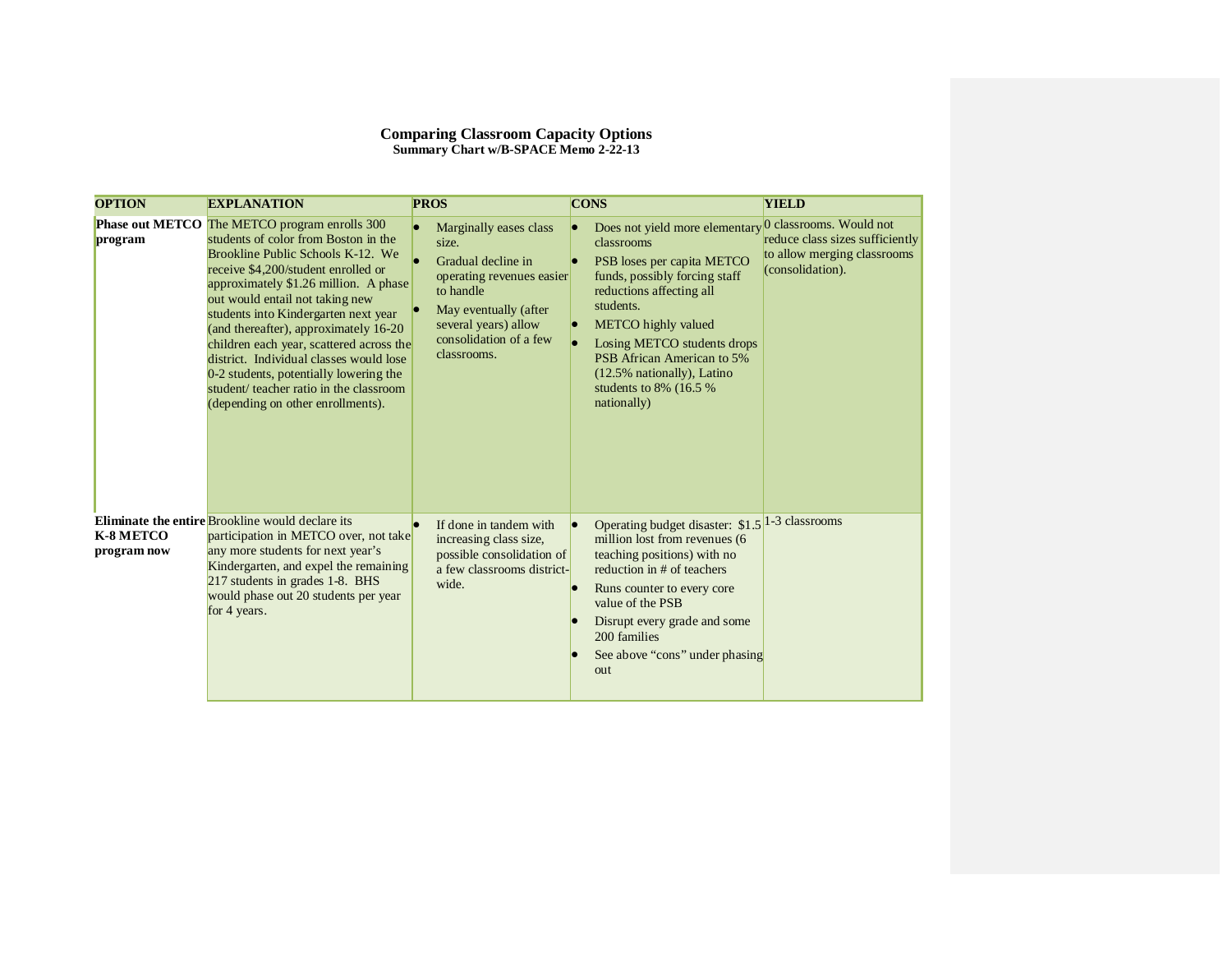| <b>Phase out the</b><br><b>Materials Fee</b><br>Program | Allows children of non-resident Town<br>and School employees to attend the<br>PSB for a fee set by the School<br>Committee, currently approximately<br>\$2,500/child. In FY2013, there are 23<br>Kindergarteners placed at 5 schools<br>$(168$ students $K-12$ ).                                                             | Marginally eases some<br>class sizes (see<br>discussion of METCO).<br>Fee is out of step with<br>cost of students<br>Number of students<br>expected to rise                                 | Does not solve problem.<br>The program gives advantage in<br>hiring and retaining teachers<br>and staff                                                                                                                                                                                                      | 0 classrooms     |  |                                                                                     |
|---------------------------------------------------------|-------------------------------------------------------------------------------------------------------------------------------------------------------------------------------------------------------------------------------------------------------------------------------------------------------------------------------|---------------------------------------------------------------------------------------------------------------------------------------------------------------------------------------------|--------------------------------------------------------------------------------------------------------------------------------------------------------------------------------------------------------------------------------------------------------------------------------------------------------------|------------------|--|-------------------------------------------------------------------------------------|
| K-8 Materials Fee<br>program now                        | Eliminate the entire Expel $136$ students in K-8. The 32<br>high school materials fee students<br>would graduate over the next four<br>years.                                                                                                                                                                                 | If done in tandem with<br>elimination of METCO.<br>possible consolidation of $\bullet$<br>a few classrooms district-<br>wide.                                                               | Would not allow any<br>consolidations.<br>Would disrupt every grade and<br>approximately 130 families<br>Undermines staff morale,<br>potentially compromising<br>teacher hiring, retention, and<br>efficacy and/or complicating<br>collective bargaining                                                     | $0-3$ classrooms |  |                                                                                     |
| $Cap$ to 30                                             | <b>Increase Class Size Raise allowable class size to 30 for 4-</b><br>8 <sup>th</sup> grades and 25 for K-3. Curently 25<br>in the upper elementary grades, 20 in<br>K-3. The Superintendent already has<br>flexibility to go above these targets,<br>and has done so in the lower grades<br>because of enrollment pressures. | Would allow for<br>consolidations of<br>between 8 and 10<br>classrooms in grades $4-8$<br>Consolidations would<br>help limit the operating<br>budget increase for new<br>classroom teachers | Does not yield sufficient<br>numbers of classrooms<br>Damages educational quality.<br>Class size is limited by the<br>physical size of our classrooms<br>Larger class sizes would be<br>more likely at some schools<br>than others<br>Disrupts the community.<br>Strongly opposed by teachers<br>and parents | 8-10 classrooms  |  | Comment [1]:<br>Abby 2/22/13 6:04 PM<br>Think it's powerful to mention equity here. |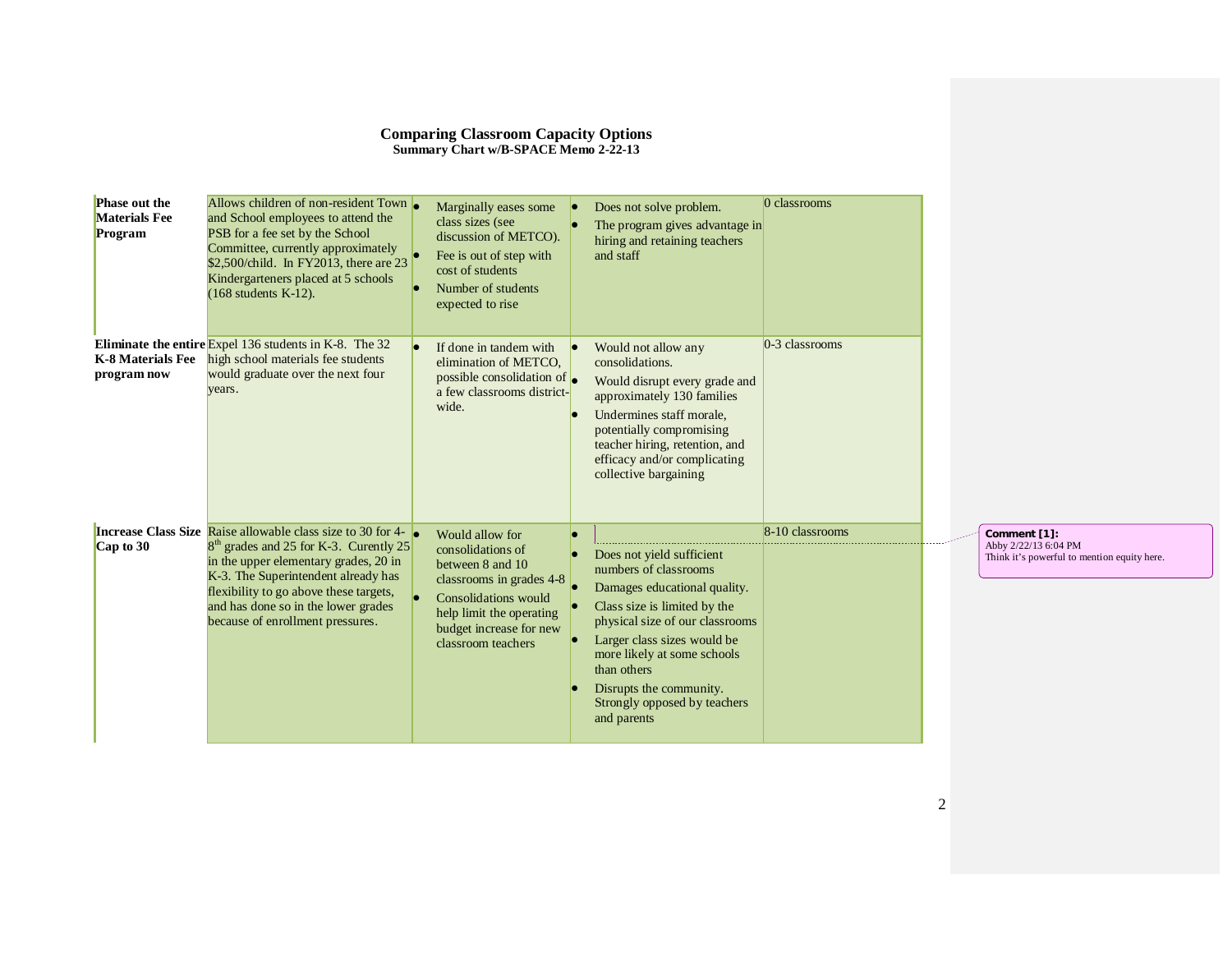| <b>Modular</b><br><b>Classrooms</b>                         | Temporary" pre-fab structures<br>purchased/leased and appended to<br>school buildings. If feasible, they are a<br>quick way of adding space at a given<br>school.                                                                                            | Quickest way to add<br>classroom space<br>Avoids "off-site"<br>location of classrooms<br>No need to move<br>students to install.<br>Can be removed if<br>enrollments fall | Limited possibilities in<br><b>Brookline</b><br>Unpopular with neighborhood<br>Do not improve quality of the<br>facility.<br>Expensive (approx. \$500K per<br>classroom to purchase and<br>install)                                  | 4 modular classrooms at the<br>Lawrence School in FY<br>2014.                                                    |
|-------------------------------------------------------------|--------------------------------------------------------------------------------------------------------------------------------------------------------------------------------------------------------------------------------------------------------------|---------------------------------------------------------------------------------------------------------------------------------------------------------------------------|--------------------------------------------------------------------------------------------------------------------------------------------------------------------------------------------------------------------------------------|------------------------------------------------------------------------------------------------------------------|
| <b>Discretionary</b><br><b>Student</b><br><b>Assignment</b> | AKA "buffering the whole town," or<br>eliminating neighborhood school<br>boundaries," suspends school<br>assignment boundaries and allows the<br>Superintendent to assign any student<br>in Brookline to any elementary school,<br>based on available space. | Would ease the current<br>space problem by<br>matching enrollments<br>with available space.                                                                               | Ends neighborhood schools.<br>School Committee unlikely to<br>approve such a change<br>The PSB would have to pay for<br>the transportation of any student<br>in K-6 who lives farther than 2<br>miles from their assigned<br>school. | Unclear whether smoothing<br>enrollments across the<br>schools would eliminate need<br>for additional classrooms |